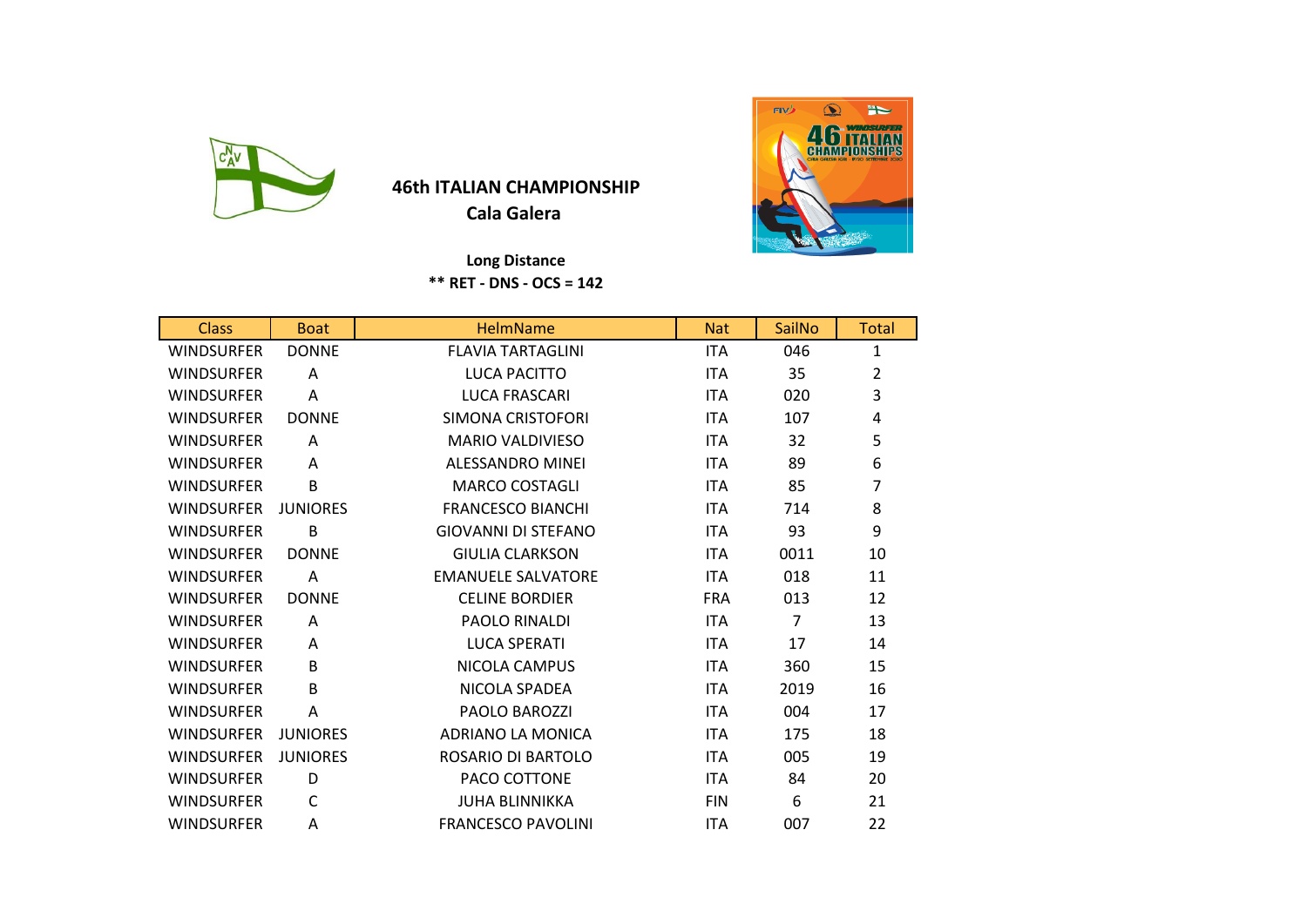| <b>WINDSURFER</b>   | <b>DONNE</b>    | MANUELA ARCIDIACONO        | <b>ITA</b> | 08   | 23 |
|---------------------|-----------------|----------------------------|------------|------|----|
| <b>WINDSURFER</b>   | $\mathsf C$     | <b>MARCO BENTI</b>         | <b>ITA</b> | 1609 | 24 |
| <b>WINDSURFER</b>   | B               | <b>GIUIO TAMBURINI</b>     | <b>ITA</b> | 11   | 25 |
| <b>WINDSURFER</b>   | B               | <b>MARIO BURCHIANI</b>     | <b>ITA</b> | 255  | 26 |
| WINDSURFER JUNIORES |                 | <b>FILIPPO ITALIANI</b>    | <b>ITA</b> | 40   | 27 |
| <b>WINDSURFER</b>   | <b>JUNIORES</b> | <b>GABRIELE MOTTAREALE</b> | <b>ITA</b> | 39   | 28 |
| <b>WINDSURFER</b>   | $\mathsf C$     | <b>GIAMPAOLO FANTOZZI</b>  | <b>ITA</b> | 504  | 29 |
| <b>WINDSURFER</b>   | $\mathsf{C}$    | <b>STEFANO BONANOME</b>    | <b>ITA</b> | 111  | 30 |
| <b>WINDSURFER</b>   | A               | <b>GIACOMO REBECCHINI</b>  | <b>ITA</b> | 125  | 31 |
| WINDSURFER JUNIORES |                 | <b>ANTONINO GIAMMARCO</b>  | <b>ITA</b> | 140  | 32 |
| <b>WINDSURFER</b>   | B               | THOMAS SLUIJS VAN DER      | <b>NED</b> | 1818 | 33 |
| <b>WINDSURFER</b>   | <b>DONNE</b>    | KATERINA BABIKOVA          | <b>RUS</b> | 203  | 34 |
| <b>WINDSURFER</b>   | C               | <b>GABRIELE DI PAOLA</b>   | <b>ITA</b> | 123  | 35 |
| <b>WINDSURFER</b>   | $\mathsf C$     | <b>ALBERTO SANJUST</b>     | <b>ITA</b> | 609  | 36 |
| <b>WINDSURFER</b>   | D               | ANDREA VOLPINI             | <b>ITA</b> | 251  | 37 |
| <b>WINDSURFER</b>   | D               | PEPPE BARONE               | <b>ITA</b> | 105  | 38 |
| <b>WINDSURFER</b>   | B               | ANDREA PAPA                | <b>ITA</b> | 124  | 39 |
| <b>WINDSURFER</b>   | $\mathsf{C}$    | <b>DAVID PEZZINI</b>       | <b>ITA</b> | 730  | 40 |
| <b>WINDSURFER</b>   | Α               | PIETRO MASSINI             | <b>ITA</b> | 436  | 41 |
| <b>WINDSURFER</b>   | A               | ROSARIO CINQUEGRANI        | <b>ITA</b> | 011  | 42 |
| <b>WINDSURFER</b>   | B               | <b>MARCO GUADALINI</b>     | <b>ITA</b> | 087  | 43 |
| <b>WINDSURFER</b>   | D               | <b>ROBERTO RAPINI</b>      | <b>ITA</b> | 034  | 44 |
| <b>WINDSURFER</b>   | В               | <b>FRANCESCO BERNAZZI</b>  | <b>ITA</b> | 972  | 45 |
| <b>WINDSURFER</b>   | A               | <b>LORENZO PAVOLINI</b>    | <b>ITA</b> | 066  | 46 |
| <b>WINDSURFER</b>   | $\mathsf{C}$    | MICHELE TOCCHETTI          | <b>ITA</b> | 968  | 47 |
| <b>WINDSURFER</b>   | B               | <b>FRANCESCO MONTARULI</b> | <b>ITA</b> | 250  | 48 |
| <b>WINDSURFER</b>   | <b>JUNIORES</b> | <b>LUCA STRACCIALINI</b>   | <b>ITA</b> | 217  | 49 |
| <b>WINDSURFER</b>   | $\mathsf{C}$    | ANDREA GRANDI              | <b>ITA</b> | 129  | 50 |
| WINDSURFER JUNIORES |                 | <b>FRANCESCO GIGLI</b>     | <b>ITA</b> | 94   | 51 |
| <b>WINDSURFER</b>   | <b>JUNIORES</b> | <b>DAVIDE CESARANI</b>     | <b>ITA</b> | 22   | 52 |
| WINDSURFER          | B               | <b>BERRY DONKERSLOOT</b>   | <b>ITA</b> | 48   | 53 |
| WINDSURFER          | <b>JUNIORES</b> | SAMUELE COSTA              | <b>ITA</b> | 18   | 54 |
| <b>WINDSURFER</b>   | $\mathsf{C}$    | <b>ALBERTO GANGE</b>       | <b>ITA</b> | 110  | 55 |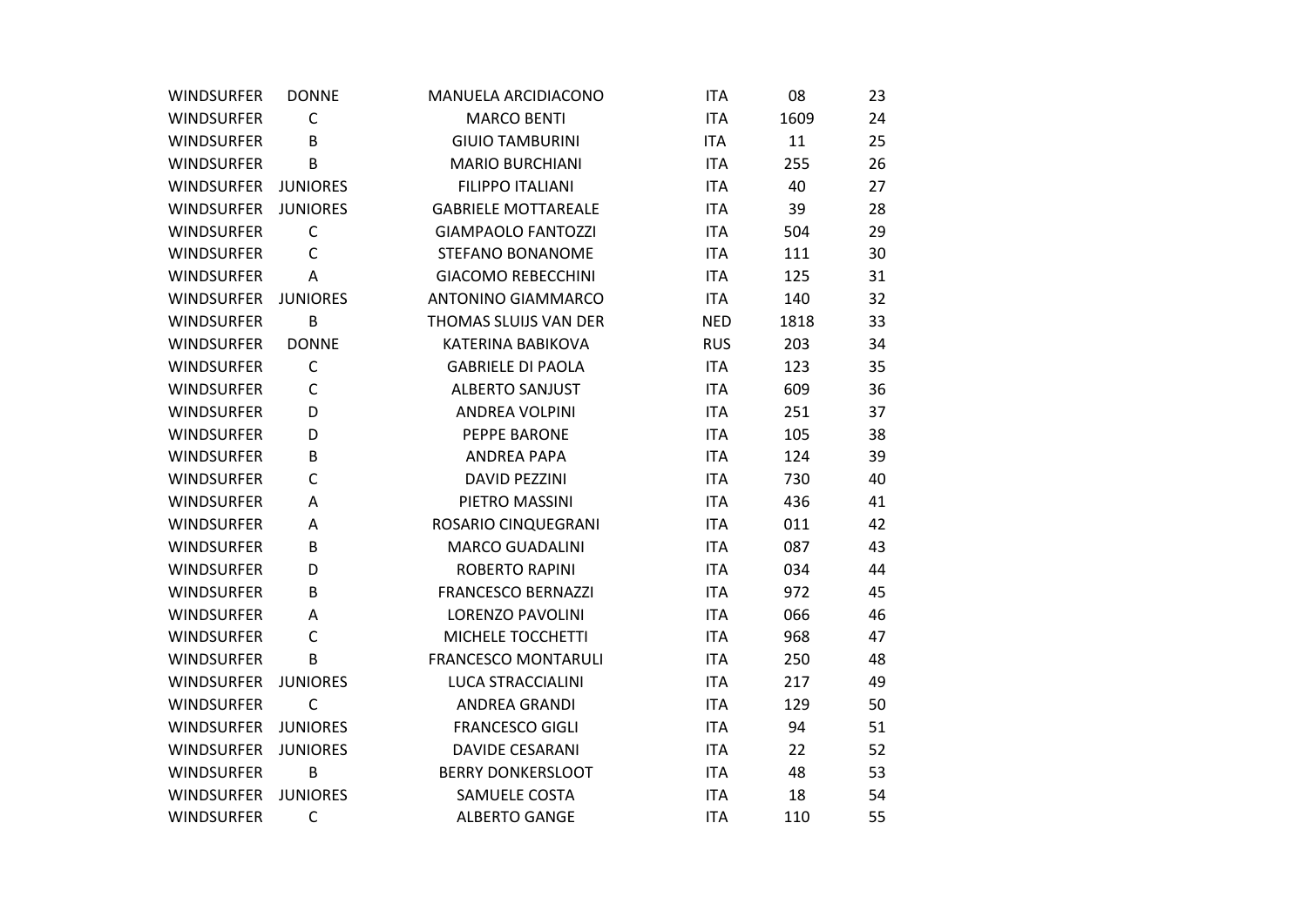| <b>WINDSURFER</b> | A               | <b>LUCA ALBUCCI</b>       | <b>ITA</b> | 65             | 56 |
|-------------------|-----------------|---------------------------|------------|----------------|----|
| <b>WINDSURFER</b> | C               | NICOLO' DI BARTOLO        | <b>ITA</b> | $\overline{4}$ | 57 |
| <b>WINDSURFER</b> | C               | <b>GIROLAMO VIMERCATI</b> | <b>ITA</b> | 289            | 58 |
| <b>WINDSURFER</b> | C               | <b>ALBERTO GIULIODORI</b> | <b>ITA</b> | 301            | 59 |
| <b>WINDSURFER</b> | $\mathsf{C}$    | <b>ALBERTO CONGIU</b>     | <b>ITA</b> | 901            | 60 |
| <b>WINDSURFER</b> | <b>JUNIORES</b> | <b>GABRIELE TAMBURINI</b> | <b>ITA</b> | 010            | 61 |
| <b>WINDSURFER</b> | B               | <b>ANDREA BUFALINI</b>    | <b>ITA</b> | 532            | 62 |
| <b>WINDSURFER</b> | B               | <b>TOMMASO GIULIODORI</b> | <b>ITA</b> | 302            | 63 |
| <b>WINDSURFER</b> | D               | <b>LASSE LUOTO</b>        | <b>FIN</b> | 880            | 64 |
| <b>WINDSURFER</b> | A               | <b>MARCO GIGLI</b>        | <b>ITA</b> | 97             | 65 |
| <b>WINDSURFER</b> | A               | <b>DIEGO CAPPELLI</b>     | <b>ITA</b> | 499            | 66 |
| <b>WINDSURFER</b> | B               | <b>GUIDO AMATO</b>        | <b>ITA</b> | 8              | 67 |
| <b>WINDSURFER</b> | B               | <b>GABRIELE SPANO</b>     | <b>ITA</b> | 1977           | 68 |
| <b>WINDSURFER</b> | B               | <b>SANDRO BRAMATI</b>     | <b>ITA</b> | 347            | 69 |
| <b>WINDSURFER</b> | $\mathsf{C}$    | <b>ALESSANDRO TONELLI</b> | <b>ITA</b> | 707            | 70 |
| <b>WINDSURFER</b> | <b>JUNIORES</b> | ALESSANDRO MANGIONE       | <b>ITA</b> | 12             | 71 |
| <b>WINDSURFER</b> | D               | <b>SALVATORE BRANCATI</b> | <b>ITA</b> | 028            | 72 |
| <b>WINDSURFER</b> | B               | <b>GIORGIO SPANO</b>      | <b>ITA</b> | 4809           | 73 |
| <b>WINDSURFER</b> | $\mathsf{C}$    | <b>CARL KRAUSE</b>        | <b>FIN</b> | 127            | 74 |
| <b>WINDSURFER</b> | C               | <b>GIULIO SCARSELLI</b>   | <b>ITA</b> | 12             | 75 |
| <b>WINDSURFER</b> | B               | ROBERTO DI MAIO           | <b>ITA</b> | 045            | 76 |
| <b>WINDSURFER</b> | $\mathsf{C}$    | CARLO DALLA VEDOVA        | <b>ITA</b> | 3              | 77 |
| <b>WINDSURFER</b> | $\mathsf{C}$    | <b>GABRIELE WURTZ</b>     | <b>ITA</b> | 2518           | 78 |
| <b>WINDSURFER</b> | $\mathsf{C}$    | <b>ANTHONY VITOLO</b>     | <b>ITA</b> | 999            | 79 |
| <b>WINDSURFER</b> | <b>DONNE</b>    | <b>CAROLA DE FAZIO</b>    | <b>ITA</b> | 209            | 80 |
| <b>WINDSURFER</b> | <b>DONNE</b>    | MARIA GIADA ZALAPI'       | <b>ITA</b> | 25             | 81 |
| <b>WINDSURFER</b> | <b>JUNIORES</b> | ROCCO DEL PROPOSTO        | <b>ITA</b> | 258            | 82 |
| <b>WINDSURFER</b> | B               | <b>DARIO BORIN</b>        | <b>ITA</b> | 80             | 83 |
| <b>WINDSURFER</b> | B               | <b>EMANUELE CHIRIVINO</b> | <b>ITA</b> | 1978           | 84 |
| <b>WINDSURFER</b> | B               | RICCARDO SODDU            | <b>ITA</b> | 800            | 85 |
| <b>WINDSURFER</b> | D               | PAUL VAN DER SLUIJS       | <b>NED</b> | 1314           | 86 |
| <b>WINDSURFER</b> | D               | LICINIO ANGELINI          | <b>ITA</b> | 1258           | 87 |
| <b>WINDSURFER</b> | B               | <b>MATTEO MASSINI</b>     | <b>ITA</b> | 171            | 88 |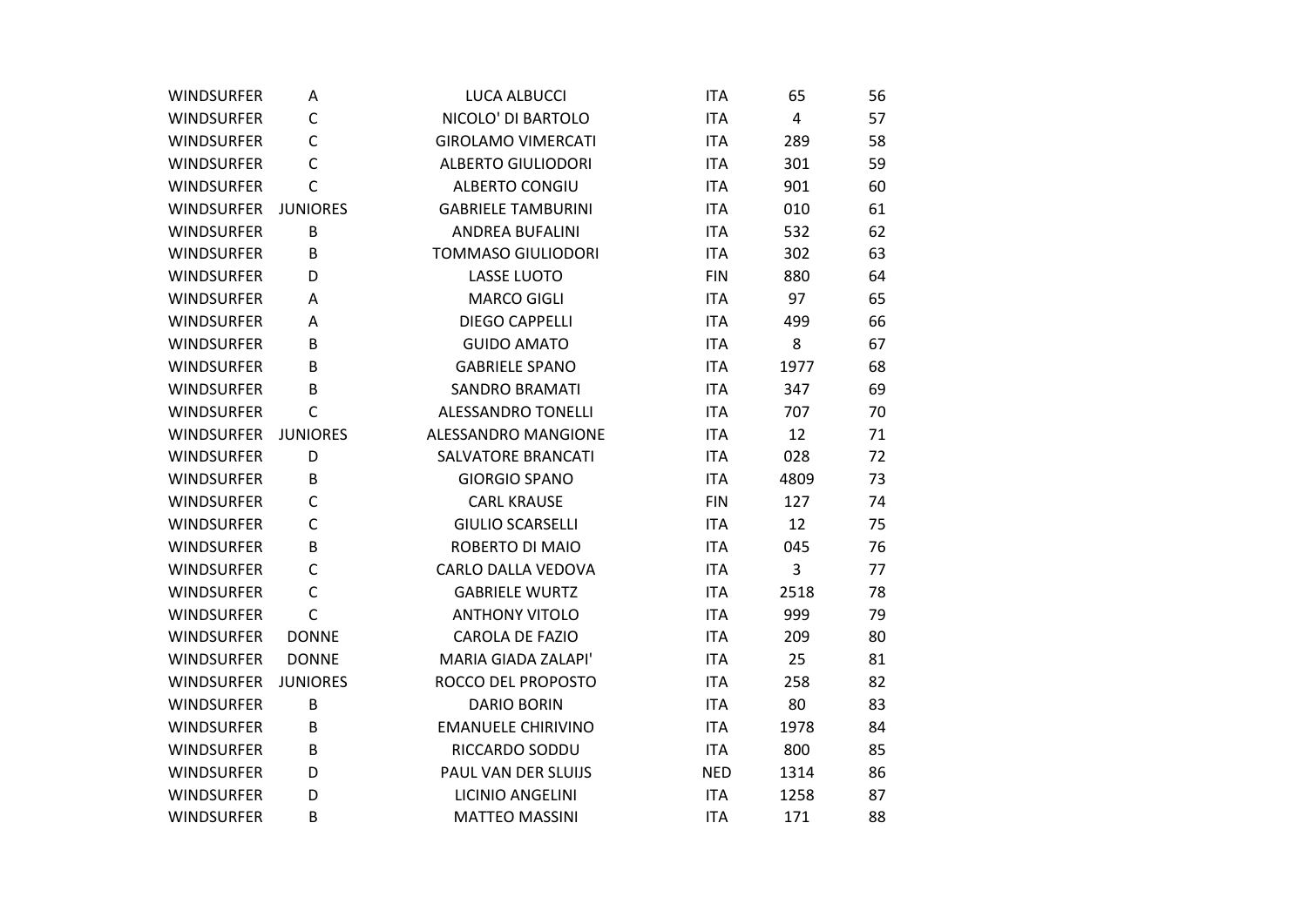| <b>WINDSURFER</b> | B               | <b>LIVIO PAPI</b>             | <b>ITA</b> | 313            | 89         |
|-------------------|-----------------|-------------------------------|------------|----------------|------------|
| <b>WINDSURFER</b> | Α               | <b>MAURIZIO LANUCARA</b>      | <b>ITA</b> | 59             | 90         |
| <b>WINDSURFER</b> | <b>JUNIORES</b> | <b>FABRIZIO MASTROLORENZI</b> | <b>ITA</b> | $\overline{4}$ | 91         |
| <b>WINDSURFER</b> | D               | <b>GIUSEPPE BIANCHI</b>       | <b>ITA</b> | 24             | 92         |
| <b>WINDSURFER</b> | D               | <b>LORENZO THEODOLI</b>       | <b>ITA</b> | 801            | 93         |
| <b>WINDSURFER</b> | D               | LUCIANO MACRILLANTE           | <b>ITA</b> | 012            | 94         |
| <b>WINDSURFER</b> | D               | ALESSANDRO CATAPANO MINOTTI   | <b>ITA</b> | 49             | 95         |
| <b>WINDSURFER</b> | C               | SILVIO DEL DEO                | <b>ITA</b> | 0707           | 96         |
| <b>WINDSURFER</b> | D               | <b>MARCO LIELLO</b>           | <b>ITA</b> | 57             | 97         |
| <b>WINDSURFER</b> | D               | ALESSANDRO DE ANGELIS         | <b>ITA</b> | 247            | 98         |
| <b>WINDSURFER</b> | B               | LORENZO BOCCIARDI             | <b>ITA</b> | 575            | 99         |
| <b>WINDSURFER</b> | B               | <b>ANTONINO DI VINCENZO</b>   | <b>ITA</b> | 058            | 100        |
| <b>WINDSURFER</b> | D               | ALESSANDRO RUGGIERI           | <b>ITA</b> | 36             | 101        |
| <b>WINDSURFER</b> | <b>JUNIORES</b> | <b>EMANUELE BONANOME</b>      | <b>ITA</b> | 1111           | 102        |
| <b>WINDSURFER</b> | $\mathsf{C}$    | NICOLA LOPEZ                  | <b>ITA</b> | 16             | 103        |
| <b>WINDSURFER</b> | D               | <b>MAURIZIO BUFALINI</b>      | <b>ITA</b> | $\mathbf{1}$   | 104        |
| <b>WINDSURFER</b> | <b>JUNIORES</b> | <b>LORENZO BUFALINI</b>       | <b>ITA</b> | 71             | 105        |
| <b>WINDSURFER</b> | $\mathsf C$     | NICCOLO' INVREA               | <b>ITA</b> | 2901           | 106        |
| <b>WINDSURFER</b> | $\mathsf{C}$    | <b>MAURIZIO GORINI</b>        | SUI        | 76             | <b>DNF</b> |
| <b>WINDSURFER</b> | $\mathsf C$     | <b>EDOARDO THERMES</b>        | <b>ITA</b> | 11             | <b>DNS</b> |
| <b>WINDSURFER</b> | D               | <b>FEDERICO CREMISI</b>       | <b>ITA</b> | 23             | <b>DNS</b> |
| <b>WINDSURFER</b> | B               | <b>GIANLUCA DOSI</b>          | <b>ITA</b> | 26             | <b>DNS</b> |
| <b>WINDSURFER</b> | $\mathsf{C}$    | ALESSANDRO CANESSA            | <b>ITA</b> | 33             | <b>DNS</b> |
| <b>WINDSURFER</b> | <b>JUNIORES</b> | <b>FERDINANDO MANCINI</b>     | <b>ITA</b> | 059            | <b>DNS</b> |
| <b>WINDSURFER</b> | <b>DONNE</b>    | <b>CHRISTINE BAURIEDL</b>     | SUI        | 064            | <b>DNS</b> |
| <b>WINDSURFER</b> | D               | <b>STEVE LOUW</b>             | <b>RSA</b> | 069            | <b>DNS</b> |
| <b>WINDSURFER</b> | B               | <b>VALERIO VANNUCCHI</b>      | <b>ITA</b> | 87             | <b>DNS</b> |
| <b>WINDSURFER</b> | $\mathsf{C}$    | <b>ALESSANDRO TORZONI</b>     | <b>ITA</b> | 90             | <b>DNS</b> |
| <b>WINDSURFER</b> | D               | <b>STEFAN GRIESMEYER</b>      | <b>ITA</b> | 98             | <b>DNS</b> |
| <b>WINDSURFER</b> | D               | <b>MAURIZIO ATZORI</b>        | <b>ITA</b> | 147            | <b>DNS</b> |
| <b>WINDSURFER</b> | <b>DONNE</b>    | <b>MARGHERITA DONGU</b>       | <b>ITA</b> | 218            | <b>DNS</b> |
| <b>WINDSURFER</b> | B               | <b>ALBERTO DIAZ</b>           | <b>ITA</b> | 226            | <b>DNS</b> |
| <b>WINDSURFER</b> | $\mathsf{C}$    | <b>ANDREA CASTRUCCI</b>       | <b>ITA</b> | 228            | <b>DNS</b> |